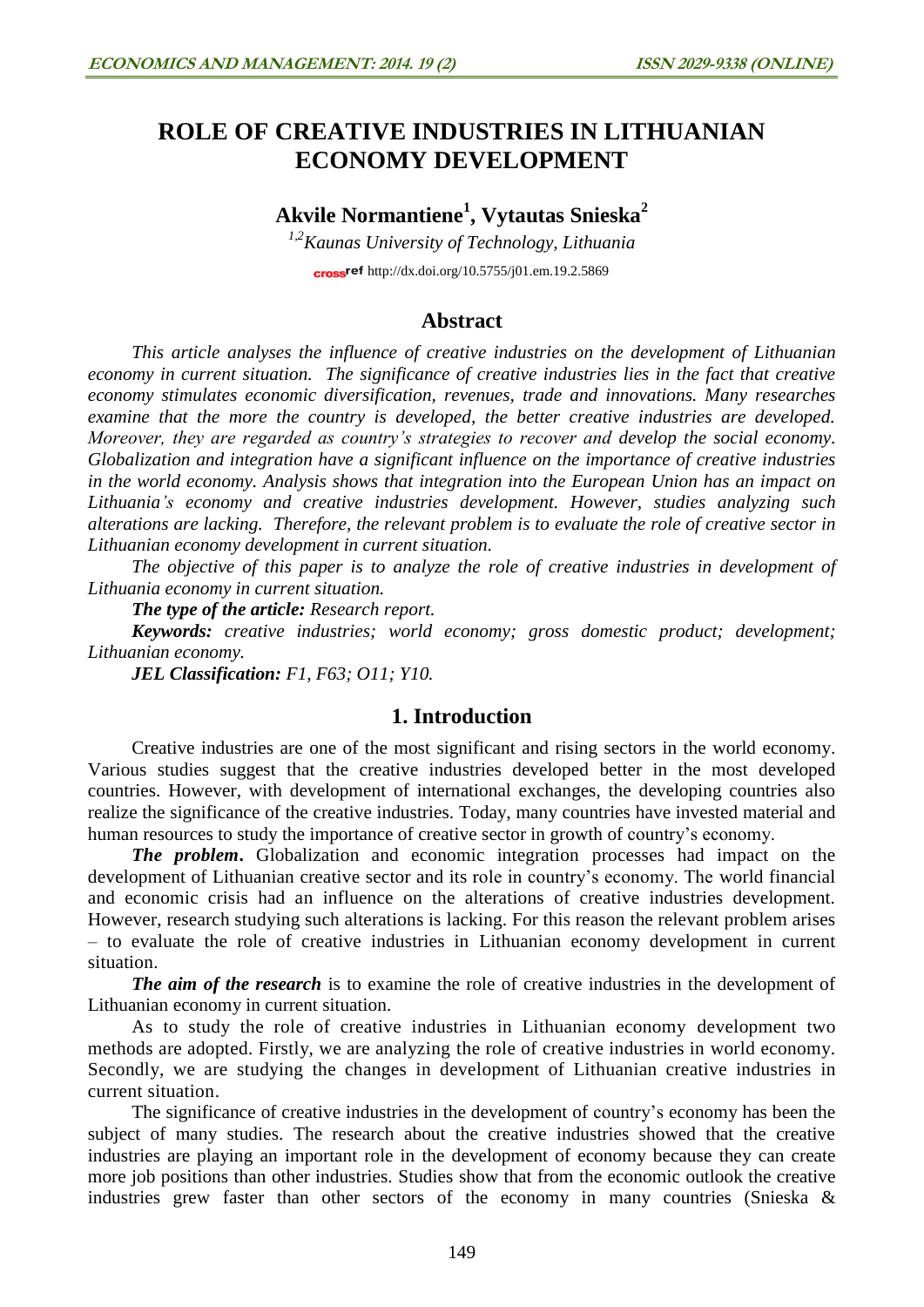Normantiene, 2012).

The concept of "creative industries" has developed rapidly over the past decade as a potential focus for economic development in certain parts of the world. The most widely cited definition for the creative industries comes from the UK Government Department for Culture, Media and Sport (DCMS) (Snieska & Normantiene, 2011). The concept evolves differently in Europe, Asia, Australia, New Zealand, and North America (Flew, 2012). Although creative industries are widespread, there have been going on numerous discussions in scientific literature. David Throsby brought culture back to the debates about creative industries. In his view, cultural products and services involve the creativity of their production as including certain level of intellectual property (Throsby, 2001). According to John Hartley and Jason Potts, creative industries involve culture and technologies (Hartley, Potts, 2013). Edna Duisenberg noticed that the concept of creative economy evolved to a holistic and multidisciplinary approach. In her opinion, creative industries involve the interface between economy, culture and technology, concentrated on the predominance of products and services in connection with creative content, cultural value, and market objectives (Duisenberg, 2008).

Creative industries promote human development while promoting economic growth. The core capital of creative industries is individual creativity. Individual talent and skills can become new highlights of economic growth in modern economic development (Wuwei, 2013).

The studies of the concept of creative industries showed that over the past decade it was developed in few ways. At first, the concept was used as a mean to take note to the importance of creativity in the present economic life, referring that sustainable development process is affected by the economic and cultural development. Secondly, scientists examined the importance of cultural resources and creative capital, as it leads separate countries to create jobs and ensure economic growth. Thirdly, creative industries promote cultural diversity, social integration and human development (Snieska & Normantiene, 2012).

#### **2. Method**

The changes of creative industries development and their role in the development of Lithuanian economy is examined by a method of comparative analysis of the economic and statistical indicators of creative industries, obtained from the European Competitiveness Report; Creative Economy Report and Statistics Lithuania. The research examines the case of Lithuania and some countries of the EU. The accent was made on the existing situation compared before and after economic crisis.

The process of the study included to approaches. At first, we are analyzing the significance of creative industries in world economy. Secondly, we are studying the role of Lithuanian creative sector in the development of country's economy.

Discussion was achieved by ways of a systematic analysis of the scientific literature and statistical data about creative industries. Therefore, the study has been constituted on the analysis of the theoretical survey of the concept of creative industries, results of effects of data analysed and the discussion.

#### **3. Results**

This study uses comparative analysis to the effect that creative industries have the impact on Lithuanian economy development. Today the creative industries have large growth potential and are one of the most dynamic sectors in the EU, performing the main role in creating new jobs and development of country's economy.

Research shows that the creative sector in the EU accounted for 3.0% of total employment and 3.3% of gross domestic product (GDP) in 2008. Although employment growth was uneven across subsectors, overall employment in the creative industries increased by an average of 3.5 % a year in 2000–2007, compared to 1 % a year for the EU economy as a whole (European Competitiveness Report, 2011). The role of Lithuanian creative sector in development of country's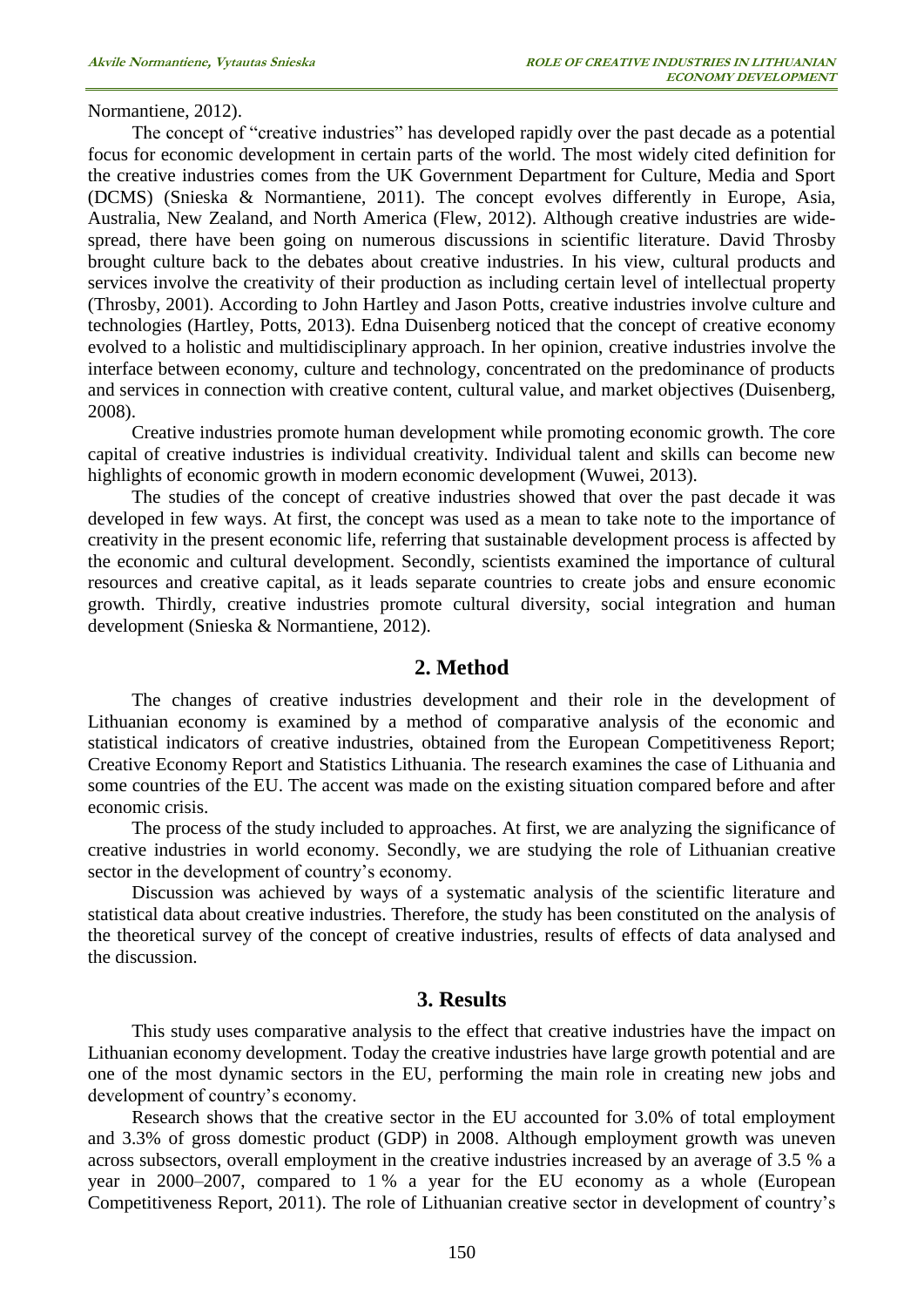economy we analyzed using countries of the EU with the largest share of creative industries in analyzed indicators (Table 1).

Results presented in Table 1 reveal that the part of creative industries in GDP and employment in the creative economy increased in 2003-2010. Research shows that disparity in the quantity of the employment part of creative sector between examined countries depend on their different structure. For example, bigger part of audiovisual and computer software sector activities were characterized to the United Kingdom and Denmark. However, the largest part of employees is massed in this sector of creative industries, because advertising is the most susceptive to changes in the economic cycle (European Competitiveness Report, 2011). Analysis shows that several elements have influence on the growth of the creative industries in the examined countries. Research shows that many factors explain the development of creative industries in the EU. But the main factors of creative industries growth are: innovation, information, communication technologies, talent and skills (Snieska& Normantiene, 2012).

Data of Table 2 indicate contribution of creative industries to employment, in producing value added and revenues.

Results presented in Table 2 reveal that enterprises of creative industries in Lithuanian GDP grew from 5.2 % in 2007 to 5.3 % in 2011. The rise of enterprises in the creative industries was 8.3 % in 2007-2011 and number of employees in this sector grew 7 %.

| <b>Country</b>        | in national GDP, % | The share of creative industries | The share of employees of creative<br>industries in total employment, % |             |  |
|-----------------------|--------------------|----------------------------------|-------------------------------------------------------------------------|-------------|--|
|                       |                    | Year                             | Year                                                                    |             |  |
|                       | 2004               | 2010                             | 2004                                                                    | <b>2010</b> |  |
| Germany               | 2.4                | 2.6                              | 3.0                                                                     | 3.1         |  |
| Spain                 | 2.5                | 6.8                              | 2.3                                                                     | 2.8         |  |
| Italy                 | 2.3                | 9.1                              | 2.4                                                                     | 2.6         |  |
| <b>United Kingdom</b> | 5.8                | 6.4                              | 3.4                                                                     | 5.1         |  |
| France                | 3.4                | 4.3                              | 2.1                                                                     | 2.3         |  |
| Denmark               | 3.1                | 5.4                              | 11.2                                                                    | 12.1        |  |
| Finland               | 3.1                | 3.3                              | 2.5                                                                     | 3.4         |  |
| Netherlands           | 2.7                | 3.4                              | 3.1                                                                     | 3.4         |  |
| The EU average        | 2.6                | 2.8                              | 2.5                                                                     | 2.9         |  |

**Table 1.** The share of main indicators of creative industries to the EU member states national economies

*Source*: Creative Economy Report, 2010; Creative Industries Economic Estimates, 2011, European Competitiveness Report, 2011, Snieska& Normantiene, 2012.

These results show that creative industries play an important role in Lithuanian economy.

| <b>Table 2.</b> The main indicators of Lithuanian creative industries in 2007-2011 |  |  |  |
|------------------------------------------------------------------------------------|--|--|--|
|------------------------------------------------------------------------------------|--|--|--|

| <b>Indicators</b>                                 | Year   |        |        |        |        |  |
|---------------------------------------------------|--------|--------|--------|--------|--------|--|
|                                                   | 2007   | 2008   | 2009   | 2010   | 2011   |  |
| Number of enterprises in creative industries (CI) | 6149   | 6655   | 6456   | 6542   | 6659   |  |
| The annual growth rate of enterprises in CI, %    |        | 8.2    | $-3.0$ | 1.3    | 1.8    |  |
| The share of CI in total number of enterprises    | 8.0    | 8.4    | 7.1    | 7.8    | 7.9    |  |
| Number of employees in CI                         | 61297  | 63241  | 62293  | 63061  | 66087  |  |
| The annual growth rate of employees in CI, %      |        | 3.2    | $-1.5$ | 1,2    | 4.7    |  |
| Total income of CI, million LTL                   | 5420.8 | 6787.3 | 6504.7 | 6651.0 | 6804.1 |  |
| The annual growth rate of total income in CI, %   |        | 25.2   | $-4.2$ | 2.2    | 2.3    |  |
| The share of CI in national GDP, %                | 5.2    | 5.5    | 5.0    | 5.2    | 5.3    |  |

*Source*: Author's calculation, Lithuanian creative and cultural industries 2008; Business statistics, 2012; Statistical Yearbook of Lithuania, 2013; Snieska& Normantiene, 2012.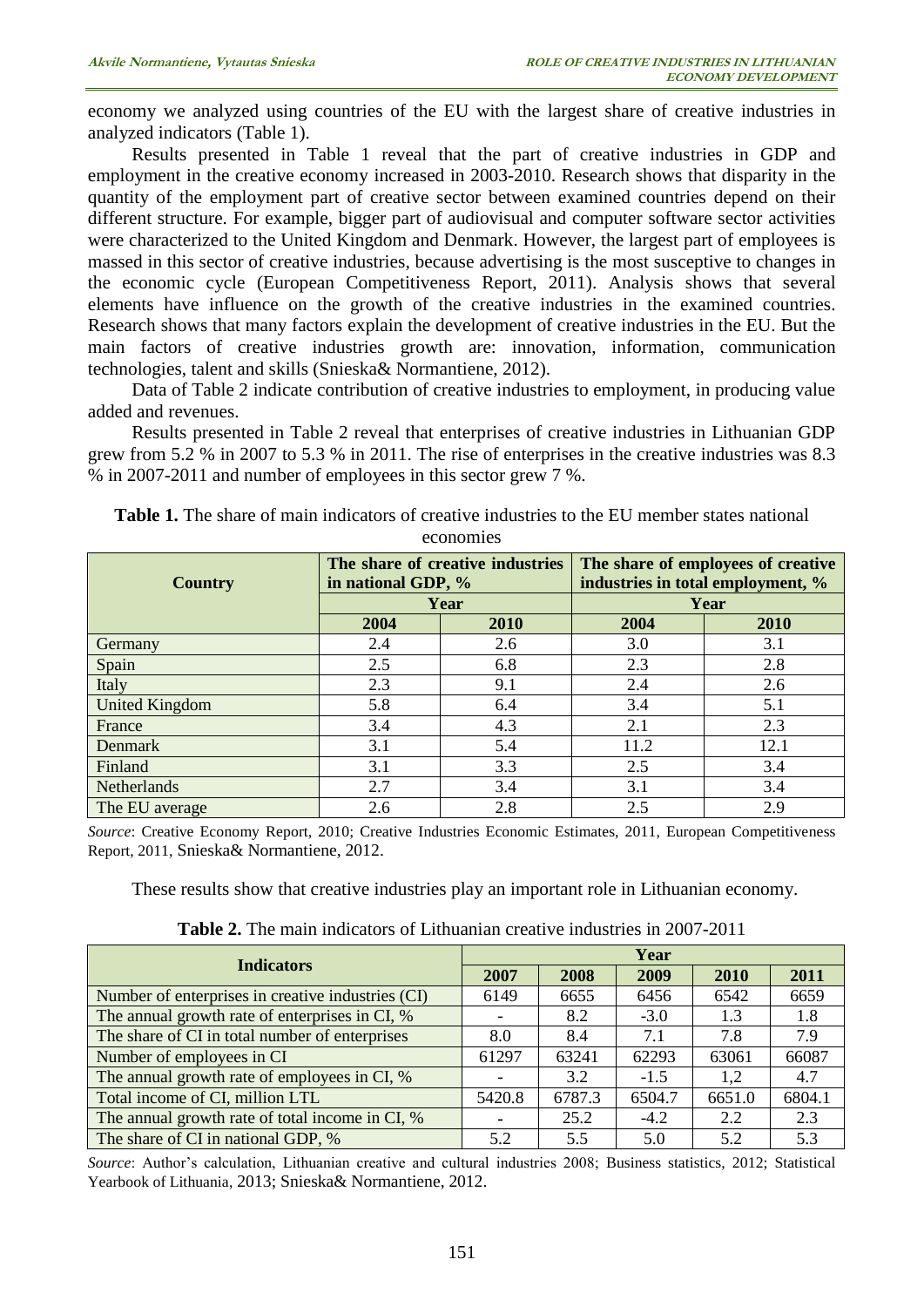Research shows that the world economic crisis had the impact on the creative industries development. Data of Table 2 show that the number of enterprises, employees and the total income decrease in 2009 compared with 2008. There are several reasons why the economic crisis has affected the creative industries more than other sectors of Lithuanian economy. But the main reason was that in Lithuania felled consumer spending. It has the most influence on those industries that sold a large part of their production to final demand (for example, audiovisual sector). This situation was affected other sectors of country's economy.

Research shows that there are the several ways for the development of Lithuanian creative industries. One of the main ways is implementation of the Lithuanian National Programme for Cultural and Creative industries. According to this programme it is necessary to use the EU structural funds for financing creative industries development. The second way for implementation the EU structural funds is creation of arts incubator network. These measures will help to support the development of creative industries.

#### **4. Discussion**

This study examines the importance of creative industries in the development of Lithuanian economy. The world economic crisis has an influence on the changes of creative industries development. Analysis shows that it has impact on the development of Lithuanian economy. However, studies analyzing such alterations are lacking. Therefore, this is relevant question to evaluate the role of creative industries in the growth of country's economy in current situation.

It was found that the role of creative industries in the growth of country's economy has been the subject of many researches.

The studies of the concept of creative industries showed that over the past decade it was developed in some ways. Firstly, the concept was used as a mean to take note to the importance of creativity in the present economic life, referring that sustainable development process is affected by the economic and cultural development. Secondly, scientists examined the importance of cultural resources and creative capital, as it leads separate countries to create jobs and ensure economic growth. Thirdly, creative industries promote cultural diversity, social integration and human development.

The changes of creative industries development and their significance in the growth of Lithuanian economy were examined using a method of comparative analysis of the economic and statistical indicators of creative industries. The development of Lithuanian creative industries was evaluated using countries of the EU with the largest share of creative industries in total employment and GDP. Research demonstrates that the share of creative industries in the total employment in 2003-2010 grew in the United Kingdom and Denmark, but the share of creative industries in GDP was the largest in Italy and Spain. Analysis shows that disparity in the quantity of the employment part of creative sector between examined countries depend on their different structure.

In this study was determined that creative industries are an important and constantly increasing sector in Lithuanian economy. We examined that increase of employment, enterprises, total income was characteristic for creative sector in 2007-2011. Research shows that integration into the European Union has an impact on Lithuania's economy and creative industries development because increased the share of creative industries in Lithuanian GDP.

#### **References**

Business Statistics. (2012). /[/http://osp.stat.gov.lt/web/quest/](http://osp.stat.gov.lt/web/quest/)

Creative Economy Report. (2010). /[/ http://unctad.org/es/Docs/ditctab2003\\_en.pdf](http://unctad.org/es/Docs/ditctab2003_en.pdf)

Creative Industries Economic Estimates. (2011). //<http://www.gov.uk/government/statistics/>

Duisenberg, E. (2008). Creative economy is it a feasible development option? // [https://](https://2011.artsummit.org/media/files/EdnadosSantosDuisenberg_WS2011presentation.pdf) [http://garimpodesolucoes.com.br/wp-content/uploads/2012/10/EconomiaCriativaIngles.pdf](https://2011.artsummit.org/media/files/EdnadosSantosDuisenberg_WS2011presentation.pdf)